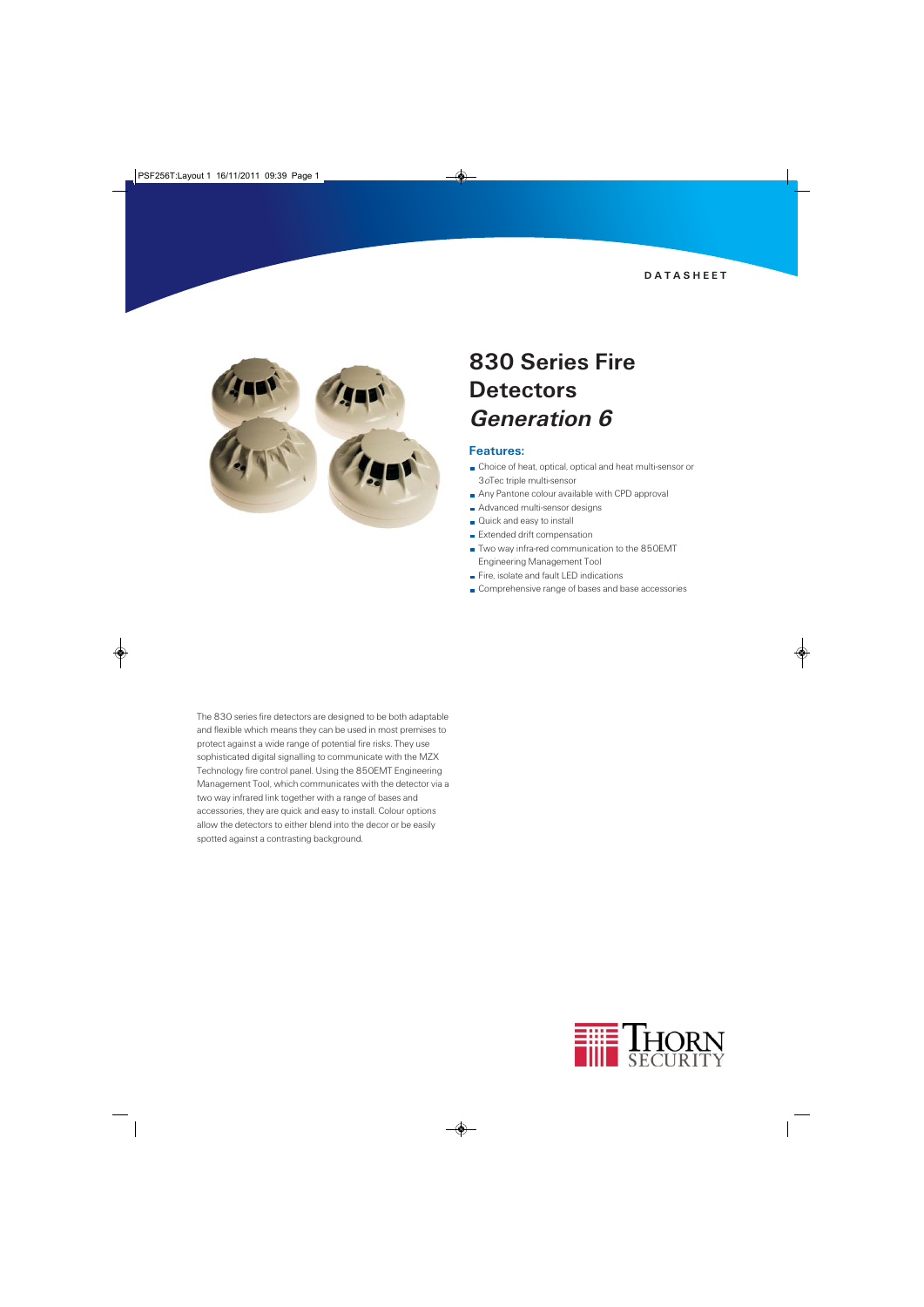# 830 Series Fire Detectors - Generation 6

## 830PH Photo Heat Detector

With the ability to detect a wide range of fires from flaming to smouldering types, the combined optical and heat multi-sensor detector is the preferred choice for a range of applications including light industrial, retail and office environments. It operates in a number of approved modes and sensitivities that can be dynamically selected to suit different environmental conditions.

### 830P Photo Detector

More benign environment where any potential fire will be slow burning can be protected using the optical detector. A choice of sensitivities and modes gives this detector a broad range of applications.

### 830H Heat Detector

To compliment the range the heat sensor can operate in fixed temperature and rate-of-rise modes with a number of approved sensitivities. Most often used in areas where high levels of dust are present or where the environment precludes the use of smoke detectors.

## 830PC 3oTec Triple Sensor Detector

For life protection and when the environmental conditions are challenging, the 3oTec detector provides the ultimate in detector performance and false alarm rejection. It is a multi sensor that monitors smoke, heat and CO levels in concert to accurately determine the presence of fire. Applications include industrial, retail, transport hubs, and healthcare. Its false alarm rejection properties make it the ideal choice for hotel bedrooms where steam from bathrooms is a common source of false alarms.

## Colour Options

Detectors are supplied white as standard. A range of colours are available, these are supplied as packs of ten detector covers and continuity bases. A sample pack is also available that contains one cover and one base in each of the standard 10 colours. In addition to the 10 stocked shades, any Pantone colour can be supplied as a special order for quantities of 100 or over.











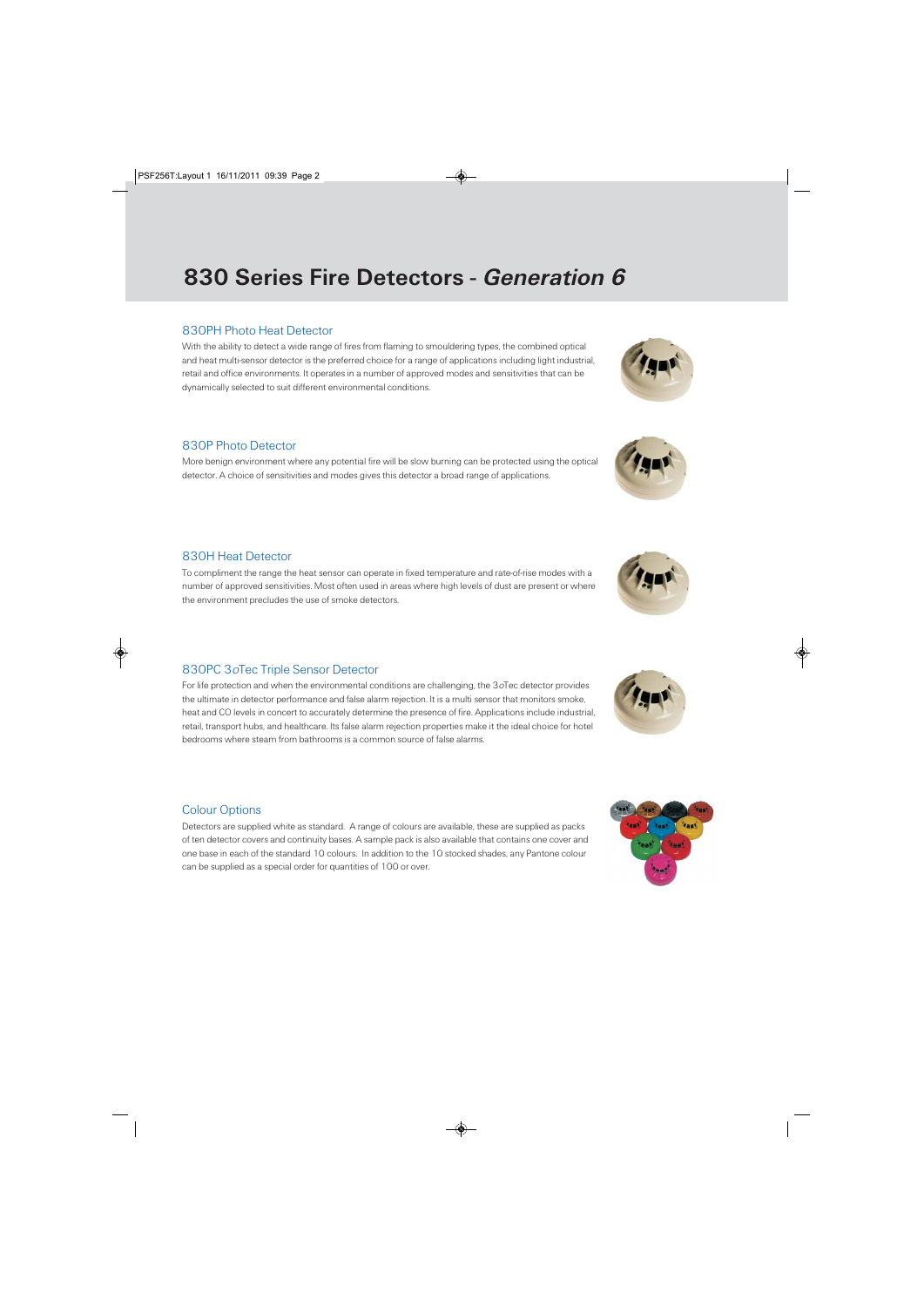# 830 Series Fire Detectors - Generation 6

### Detector Bases

The detector bases are designed to snap-fit to the ceiling tile adaptor or can be screw fixed to a ceiling or electrical box in the traditional manner. A park position allows the detector to be mechanically attached to the base without making electrical connection to facilitate the testing of electronic free bases.

## 4B 4" Detector Base

Use this base with 830 Series detectors when short circuit isolation is not required.

## 4B-I 4" Isolator Base

Use the 4B-I base with 830 Series detectors to provide local short circuit isolation.

## 850 EMT Engineering Management Tool

The 850EMT is a commissioning tool that communicates with 830 series fire devices via a two way infrared link. It is designed to speed up and simplify installation and commissioning, reduce the possibility of engineering error and improve health and safety by removing the need for working at height.

#### Detector Base Accessories

A number of ingeniously designed detector base accessories combine to cut installation time, enhance the installed appearance and mechanically protect the installation.

#### Ceiling Tile Adaptor CTA

The CTA is used to fix detectors to suspended ceilings and allows the detector to be commissioned and tested before the ceiling is fitted. It can cut the total installation time by 30%.











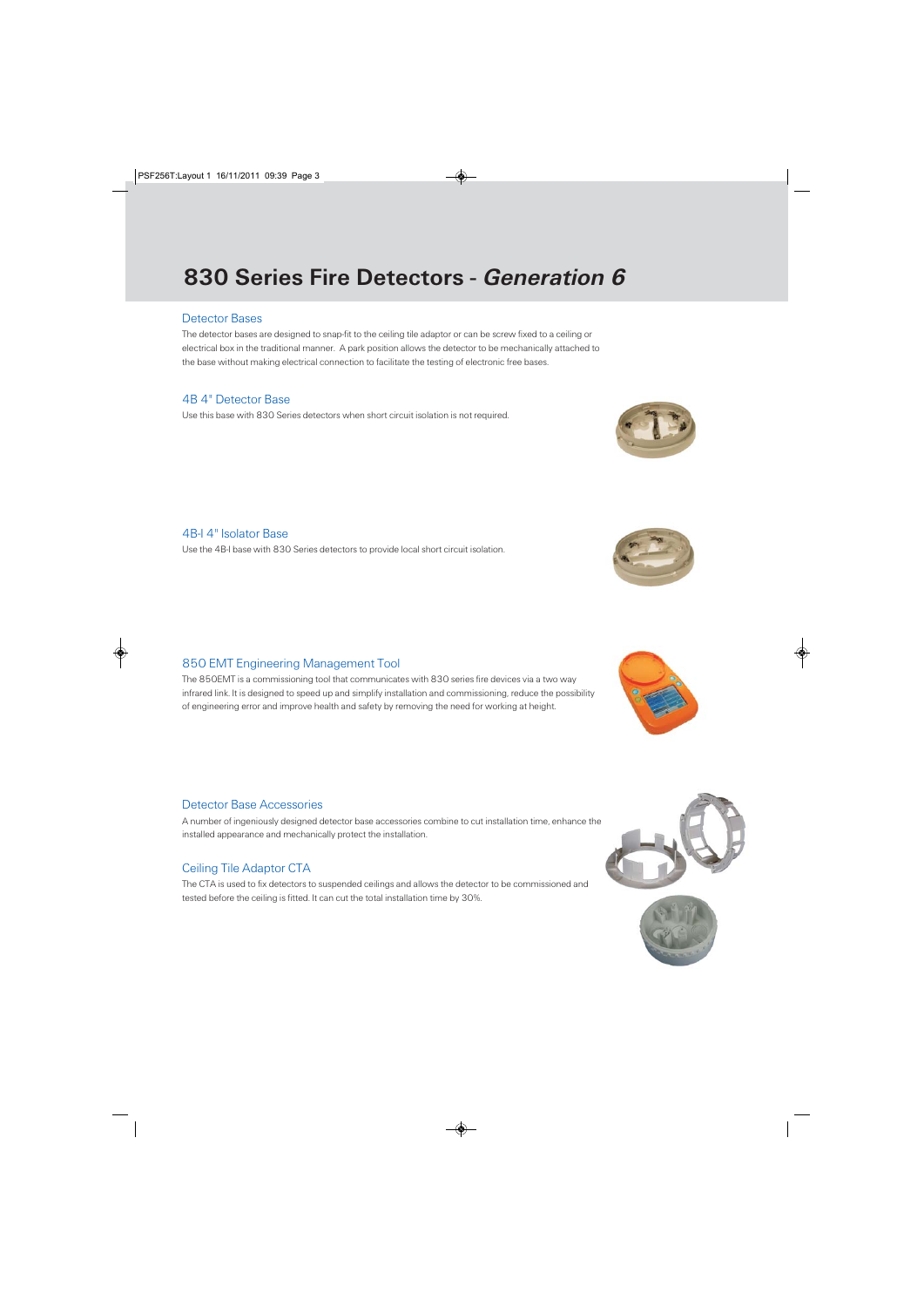# 830 Series Fire Detectors - Generation 6

## CTA Adapter Plate

When beacon bases or sounder bases are fixed to the CTA, the adaptor plate is required to provide standard electrical box fixings.

### Euro Mount

For surface cable and mini trunking installations, the Euro Adaptor provides a shallow back-box onto which the detector base is fitted.

## Deckhead Mount

The deckhead mount provides an IP55 seal between the mount and the detector base to provide superior environmental protection.

#### Base 6" Adaptor

For use with U.S. style 6" electrical back boxes or can be fixed directly to a ceiling and used to conceal marks left when older, large diameter detectors are replaced.

#### Approvals

- 830PH: EN54-5 and EN54-7, CPD, VdS Type Approval, CEA4021
- 830P: EN54-7, CPD, VdS Type Approval
- 830H: EN54-5, CPD, VdS Type Approval
- 830PC: EN54-5 and EN54-7, CPD, VdS Type Approval, VdS2806, CEA4021